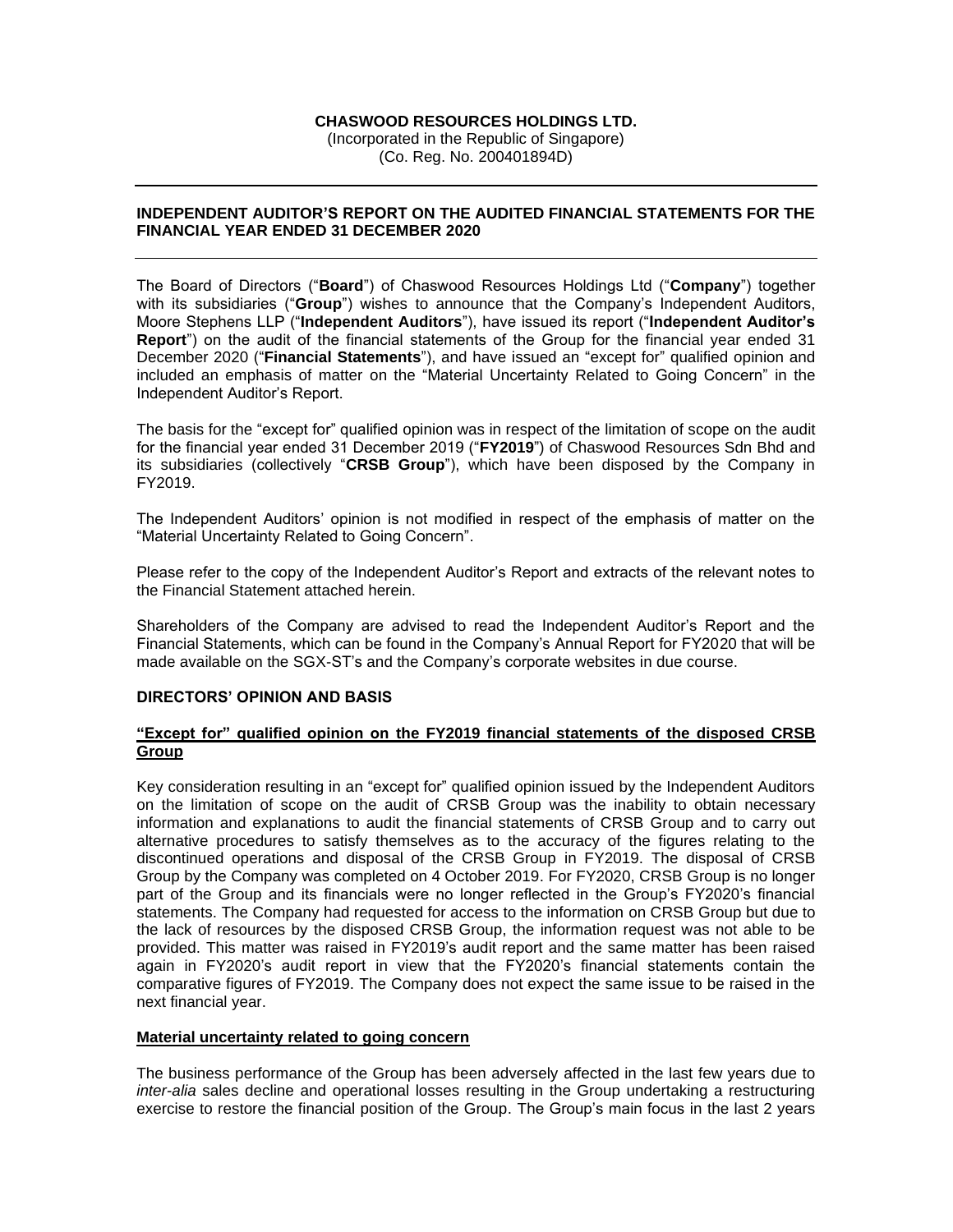has been to complete the ongoing restructuring exercise with the aim to submit a resumption plan to SGX-ST for the trading of the Company's shares to resume since the suspension on 18 June 2018, which will be for the interest of all stakeholders of the Group. The remaining milestones of the restructuring exercise, details of which have been announced by the Company, are as follows:

### **(i) Proposed scheme of arrangement with scheme creditors ("SOA")**

To address the remaining liabilities of the Company, a SOA with its creditors was undertaken. During a creditors' meeting held on 30 April 2020, the SOA was approved by a majority in number representing at least 75% of the total value of the scheme creditors present and voting in person or by proxy at the meeting. On 26 June 2020, the Court granted an order that the SOA be approved and the Scheme was thus binding on the Company and its creditors. The SOA was thereafter amended to extend the dateline to 30 June 2021 for the completion of the SOA ("**Amended SOA**"). The Amended SOA obtained the requite approval from the scheme creditors on 27 November 2020 and the Court provided its approval on 7 December 2020. The proposed amendments to the Scheme relate to the extension of deadline to 30 June 2021 for the completion of the Scheme which includes amongst others, the issuance of the shares to the Scheme Creditors and the trading resumption of the Company's shares. The Company will be obtaining the approval of the shareholders of the Company and SGX-ST for the listing and quotation of the new shares to be issued by the Company to the scheme creditors.

The SOA will address various debt obligations owed by the Company of approximately S\$20.30 million whereby approximately S\$3.65 million of the liability will be converted into share capital of the Company while the remaining liability of approximately S\$16.65 million (approximately RM61.09 million) will be waived. Subsequent to the waiver of the liability pursuant to the SOA, there is an expected remaining net liabilities of approximately RM0.4 million as at end of FY2020 which would be settled in the normal course of business from the expected FY2021's cashflow.

### **(ii) Proposed issuance of redeemable convertible note ("RCN")**

The Company had entered into a subscription agreement on 30 November 2019 with Advance Opportunities Fund ("**AOF**") and Advance Opportunities Fund I ("**AOF I**") (AOF and AOF I shall collectively be known as the "**Subscribers**") pursuant to which the Company proposes to issue to the Subscribers 1.0% equity-linked RCN due 2022 with an aggregate principal amount of up to S\$50.0 million. The proceeds will be utilized for the funding of the Group's working capital and future expansions and investments. The issuance of the RCN is subject to fulfilment of certain conditions precedent which includes *inter-alia* the share trading resumption. On 19 November 2020, the Company had entered into a supplemental agreement with the Subscribers for the last date to satisfy the conditions precedent to be extended to 31 May 2021.

While working towards the completion of the restructuring exercise, the Group has also continued to drive the remaining business and undertook cost cutting measures to improve the Group's performance. Despite the Covid-19 pandemic which has impacted most businesses globally, the Group recorded a net profit after tax of approximately RM0.2 million in FY2020.

The component auditor for the Company's main subsidiary, Bistro Italiana (TC) Sdn Bhd, has issued an audit report which states that the FY2020's financial statement gives a true and fair view of the financial position of the company as at 31 December 2020 with no indication on material uncertainty related to going concern.

The Board is of the opinion that, barring unforeseen circumstances, and subject to the successful outcome of *inter-alia* the above-mentioned restructuring exercise and market conditions, the Group will be able to continue as a going concern with sufficiency of working capital for its requirements for the next 12 months upon the completion of the restructuring exercise. Barring unforeseen circumstances, the Board expects the cashflow position of the Group will be further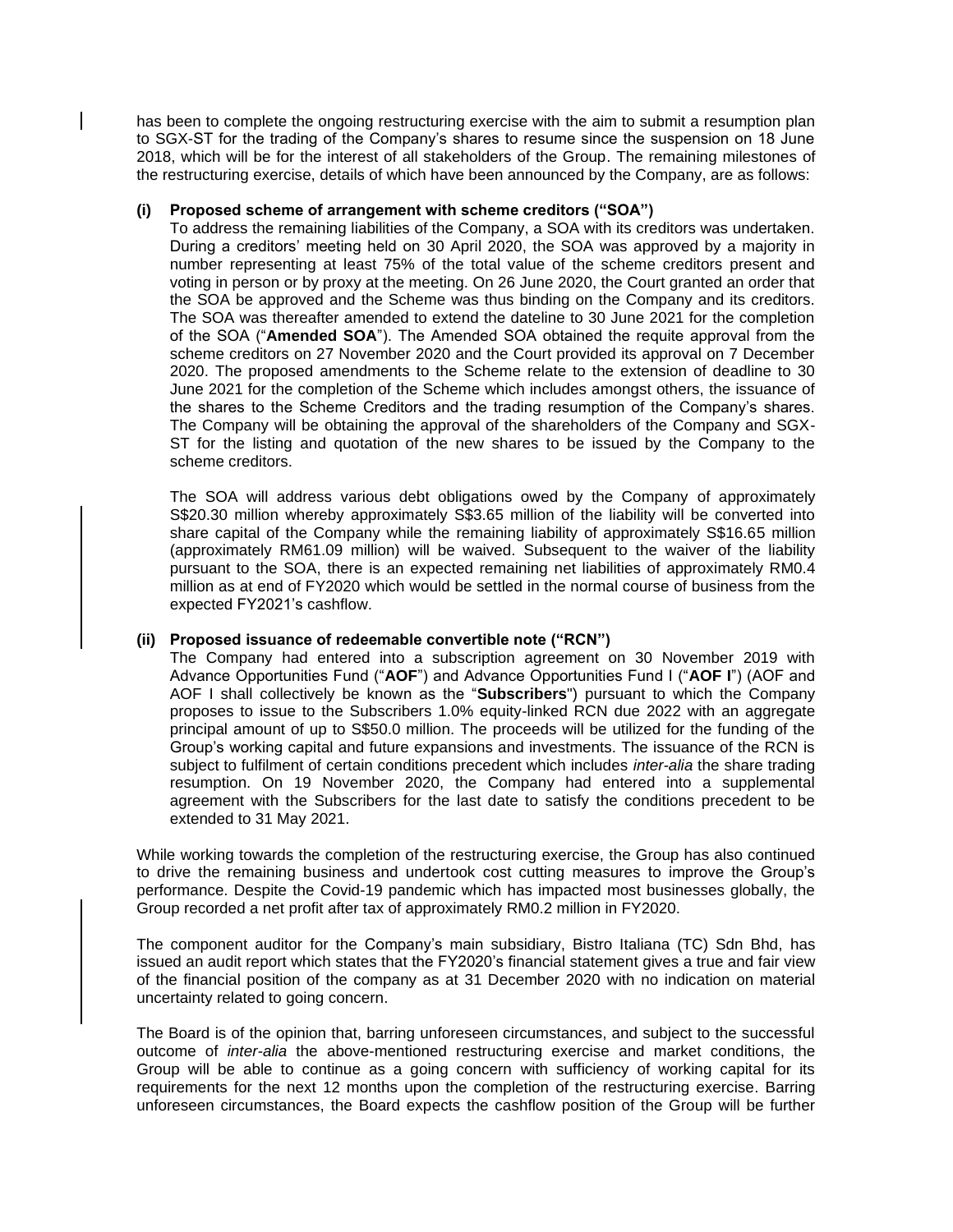strengthened with the Group's expansion plan from the opening of new outlets and new franchise business targeted towards end of the first half of 2021. The Board also expects the working capital of the Group will be funded by the issuance of the RCN upon satisfaction of the necessary conditions precedent.

Further announcements will be made by the Company and the Board via SGXNET as and when there are material developments on the above matters, in compliance with the Catalist Rules of the SGX-ST.

The Board confirms that to their best knowledge, all material disclosures, facts and information (including but not limited to disclosures pertaining to operations and business of the Group, the going concern and the restructuring exercise) have been provided and announced and are not aware of any facts, information or disclosures, the omission of which would make any statement in this announcement or disclosures misleading.

BY ORDER OF THE BOARD

ANDREW ROACH REDDY Managing Director 14 April 2021

*This announcement has been prepared by the Company and its contents have been reviewed by the Company's sponsor, Asian Corporate Advisors Pte. Ltd. (the "Sponsor"), in accordance with Rules 226(2)(b) and 753(2) of the Singapore Exchange Securities Trading Limited ("Exchange") Listing Manual Section B: Rules of Catalist for compliance with the relevant rules of the Exchange. The Sponsor has not independently verified the contents of this announcement including the correctness of any of the figures used, statements or opinions made.*

*This announcement has not been examined or approved by the Exchange and the Exchange assumes no responsibility for the contents of this announcement including the correctness of any of the statements or opinions made or reports contained in this announcement.* 

*The contact person for the Sponsor is Mr Liau H. K. Telephone number: 6221 0271*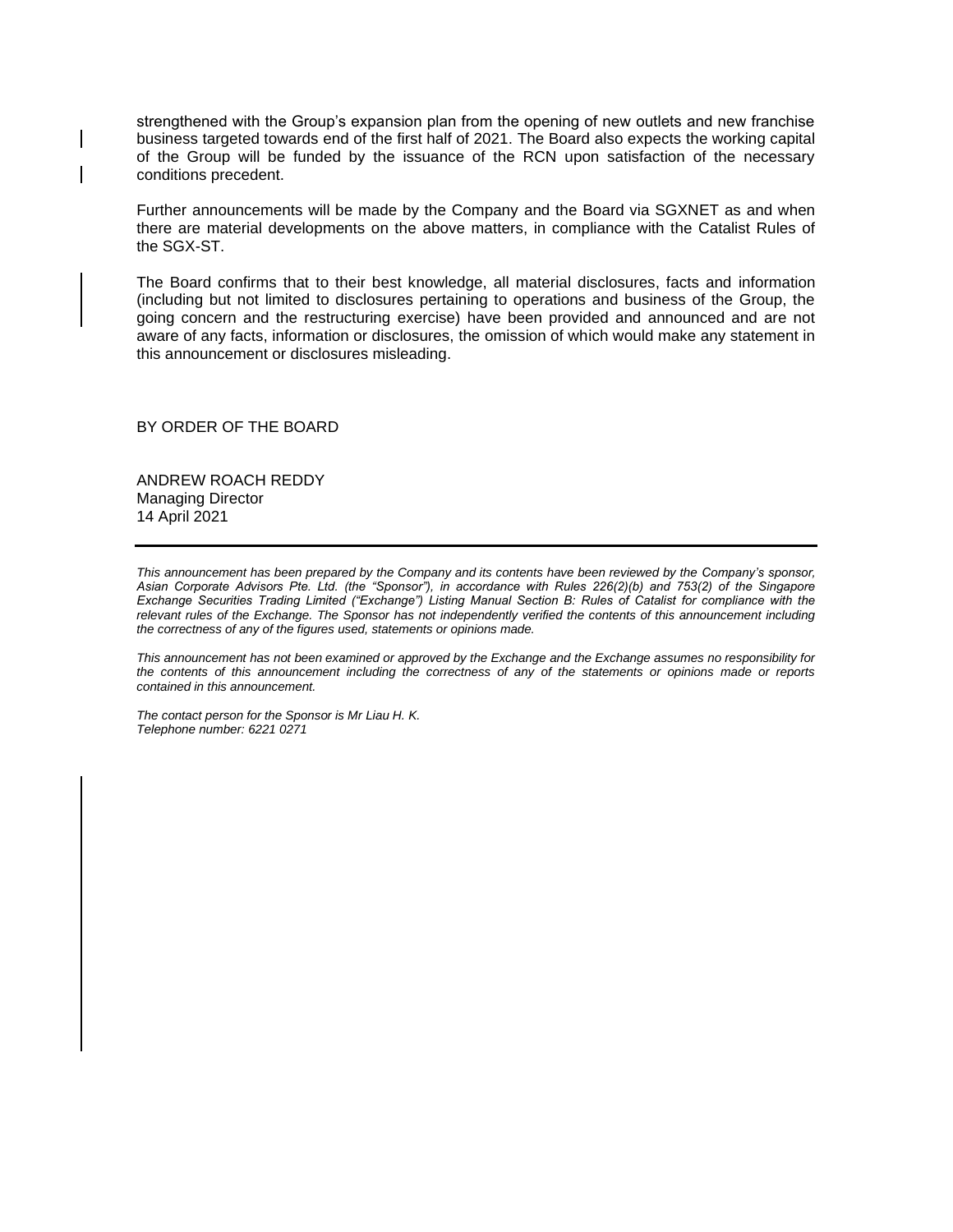## **CHASWOOD RESOURCES HOLDINGS LTD (No: 200401894D)**

#### **(Incorporated in Singapore)**

#### **Report on the Audit of the Financial Statements**

### **Qualified Opinion**

We have audited the financial statements of Chaswood Resources Holdings Ltd (the "Company") and its subsidiaries (collectively the "Group"), which comprise the consolidated statement of financial position of the Group and the statement of financial position of the Company as at 31 December 2020 and consolidated statement of comprehensive income, consolidated statement of changes in equity and consolidated statement of cash flows of the Group and statement of changes in equity of the Company for the year then ended, and notes to the financial statements, including a summary of significant accounting policies.

In our opinion, except for the possible effects of the matter described in the Basis for Qualified Opinion section of our report, the accompanying consolidated financial statements of the Group and the statement of financial position of the Company are properly drawn up in accordance with the provisions of the Companies Act, Chapter 50 (the "Act") and Singapore Financial Reporting Standards (International) ("SFRS(I)s") so as to give a true and fair view of the consolidated financial position of the Group and the financial position of the Company as at 31 December 2020 and of the consolidated financial performance, consolidated changes in equity and consolidated cash flows of the Group for the year ended on that date.

### **Basis for Qualified Opinion**

Our Auditor's Report dated 11 June 2020 on the consolidated financial statements for the previous year ended 31 December 2019 contained a disclaimer opinion. We discuss below the matters that gave rise to the disclaimer of opinion in respect of the financial statements for the year ended 31 December 2019, insofar as it impacts both the corresponding and current year's figures recorded and disclosed in the financial statements for the year ended 31 December 2020.

As disclosed in the financial statements in respect of the financial year ended 31 December 2019, the Group had successfully disposed of the Chaswood Resources Sdn Bhd and its subsidiaries ("CRSB Group"), save for Bistro Italiana (TC) Sdn Bhd ("BI(TC)") now held directly by the Company, on 4 October 2019. Included in the Group's consolidated income statement for the financial year ended 31 December 2019 was the loss for the year from discontinued operations of RM13,818,000, inclusive of the loss on disposal of RM11,431,000 arising from the divestment of the CRSB Group, determined based on the unaudited financial statements of the CRSB Group up to the date of disposal.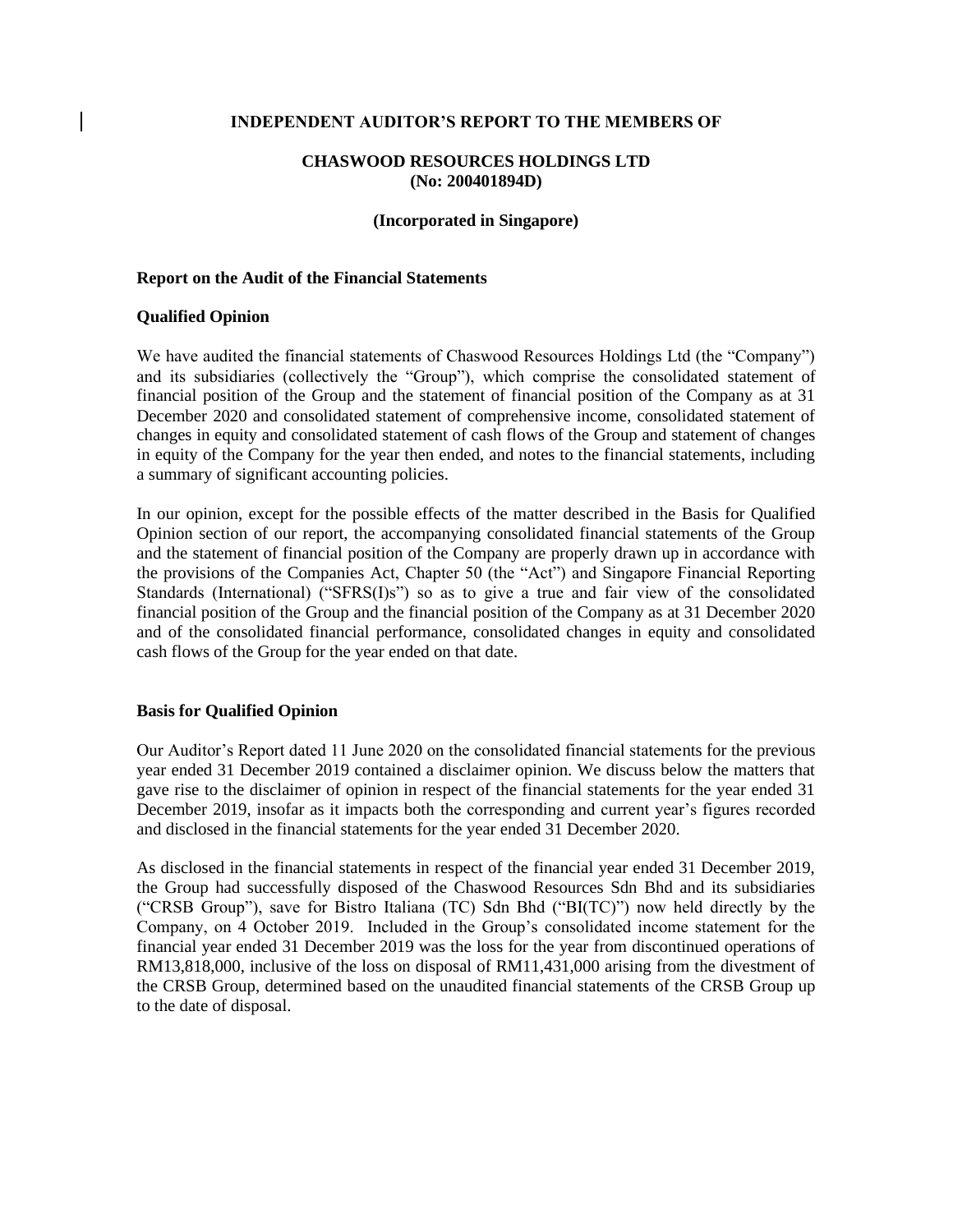# **CHASWOOD RESOURCES HOLDINGS LTD (No: 200401894D)**

### **(Incorporated in Singapore)**

#### **Basis for Qualified Opinion** (cont'd)

We were not provided with the information and explanations that we considered necessary to audit the financial statements of the CRSB Group. We were also unable to carry out alternative audit procedures to satisfy ourselves as to the accuracy of the loss for the year ended 31 December 2019 from discontinued operations of RM13,818,000, including the loss on disposal of RM11,431,000 arising from the disposal of the CRSB Group and the reclassification of translation reserves to profit and loss amounting to RM31,516,000. Consequently, we were unable to determine whether any adjustments and/or additional disclosures to the financial statements were necessary in relation to the audit for the year ended 31 December 2019.

In view of the above, we were unable to determine whether any adjustments were necessary in respect of the financial statements for the previous financial year ended 31 December 2019. Our opinion on the current year's financial statements of the Group is also modified because of the possible effect of this matter on the comparability of the current year's figures and corresponding figures.

#### **Material Uncertainty Related to Going Concern**

We draw your attention to Note 3(a) to the financial statements: as of 31 December 2020, the Group and Company have net liabilities of RM61,466,000 (2019: RM61,049,000) and RM61,094,000 (2019: RM60,464,000) respectively. Furthermore, the Group and Company have net current liabilities of RM62,636,000 (2019: RM62,311,000) and RM61,094,000 (2019: RM60,464,000) respectively.

The above conditions indicate the existence of a material uncertainty which may cast significant doubt about the Group's and the Company's ability to continue as a going concern.

The ability of the Group and the Company to continue as a going concern is dependent on the successful outcome of the matters set out in Note 3(a) to the financial statements together with the future profitability of the operations of the Group.

If the Group and Company are unable to continue in operational existence for the foreseeable future, the Group and the Company may be unable to discharge its liabilities in the normal course of business and adjustments may have to be made to reflect the situation that assets may need to be realised other than in the ordinary course of business and at amounts which could differ significantly from the amounts at which they are currently stated in the consolidated statement of financial position of the Group and the statement of financial position of the Company. No such adjustments have been made to these financial statements. Our opinion is not modified in respect of this matter.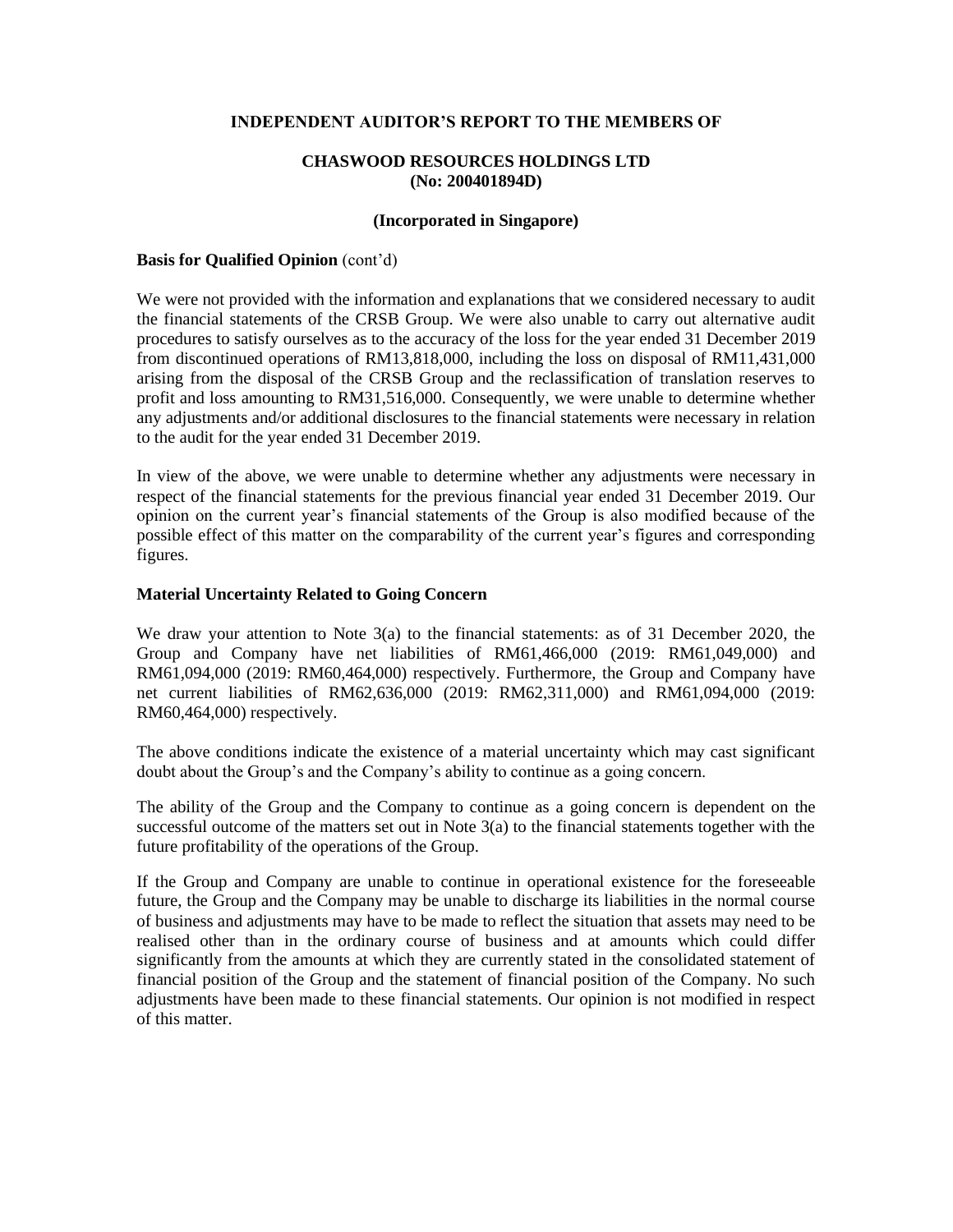# **CHASWOOD RESOURCES HOLDINGS LTD (No: 200401894D)**

### **(Incorporated in Singapore)**

### **Other Matter**

Our audit opinion for the year ended 31 December 2019 included another matter in respect of the accuracy and completeness of the opening balances as at 1 January 2019 of trade and other payables of BI(TC). This matter has been satisfactorily resolved in the current financial year.

### **Key Audit Matters**

Key audit matters are those matters that, in our professional judgement, were of most significance in our audit of the financial statements of the current period. These matters were addressed in the context of our audit of the financial statements as a whole, and in forming our opinion thereon, and we do not provide a separate opinion on these matters. In addition to the matters described in the Basis for Qualified Opinion section and Material Uncertainty Related to Going Concern section, we have determined the matter described below to be the key audit matter to be communicated in our report.

| <b>Key Audit Matter</b>                                                                                                                                                                                                                                                                                                                                                                                                                                                                                                                                                                                                                                                                                                 | How our audit addressed the key audit matter                                                                                                                                                                                                                                                                                                                                                                                                                                                                                                                                                                                                                     |
|-------------------------------------------------------------------------------------------------------------------------------------------------------------------------------------------------------------------------------------------------------------------------------------------------------------------------------------------------------------------------------------------------------------------------------------------------------------------------------------------------------------------------------------------------------------------------------------------------------------------------------------------------------------------------------------------------------------------------|------------------------------------------------------------------------------------------------------------------------------------------------------------------------------------------------------------------------------------------------------------------------------------------------------------------------------------------------------------------------------------------------------------------------------------------------------------------------------------------------------------------------------------------------------------------------------------------------------------------------------------------------------------------|
| Valuation of property and equipment<br>We refer to Note 4 and Note 12 to the consolidated financial<br>statements. The Group has property and equipment of<br>RM2,091,000 as at 31 December 2020.<br>Management reviews for any indicators of impairment on its<br>property and equipment at year end. An impairment exists when<br>the carrying amount of the property and equipment is higher than<br>its recoverable amount, which is the higher of fair value less<br>costs to sell and value in use.<br>This is a key audit matter as the assessment of indicators of<br>impairment and where such indicators exist, the determination of<br>the recoverable amount, requires significant management<br>judgement. | Our audit response:<br>We have performed the following key<br>audit<br>procedures:<br>Reviewed<br>management's<br>٠<br>assessment<br>by<br>considering current internal and external sources<br>of information for any indication that the property<br>and equipment may be impaired;<br>Assessed the reasonableness of key assumptions<br>٠<br>used in the cash flow projections. We also<br>evaluated the reasonableness of growth rates and<br>discount rate by comparing these against historical<br>performance and externally derived data; and<br>Performed sensitivity analysis on the related key<br>٠<br>assumptions used in management's computation. |
|                                                                                                                                                                                                                                                                                                                                                                                                                                                                                                                                                                                                                                                                                                                         | Our audit findings:<br>We found management's assessment of the valuation<br>of property and equipment to be reasonable and the<br>disclosures to be appropriate.                                                                                                                                                                                                                                                                                                                                                                                                                                                                                                 |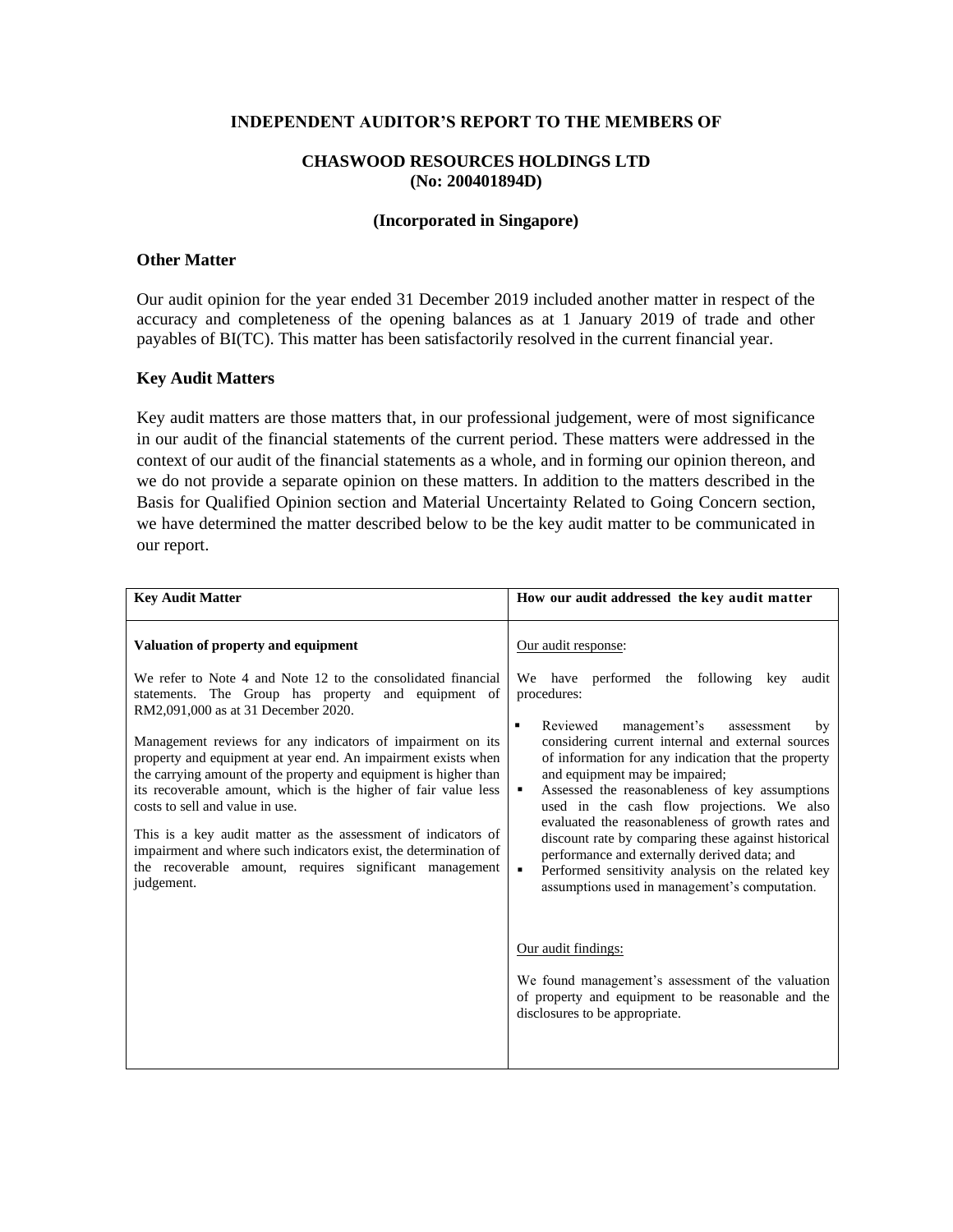# **CHASWOOD RESOURCES HOLDINGS LTD (No: 200401894D)**

### **(Incorporated in Singapore)**

# **Other Information**

Management is responsible for the other information. The other information comprises the information included in the annual report, but does not include the financial statements and our auditor's report thereon.

Our opinion on the financial statements does not cover the other information and we do not express any form of assurance conclusion thereon.

In connection with our audit of the financial statements, our responsibility is to read the other information and, in doing so, consider whether the other information is materially inconsistent with the financial statements or our knowledge obtained in the audit or otherwise appears to be materially misstated. If, based on the work we have performed, we conclude that there is a material misstatement of this other information, we are required to report that fact. We have nothing to report in this regard.

# **Responsibilities of Management and Directors for the Financial Statements**

Management is responsible for the preparation of financial statements that give a true and fair view in accordance with the provisions of the Act and SFRS(I)s, and for devising and maintaining a system of internal accounting controls sufficient to provide a reasonable assurance that assets are safeguarded against loss from unauthorised use or disposition; and transactions are properly authorised and that they are recorded as necessary to permit the preparation of true and fair financial statements and to maintain accountability of assets.

In preparing the financial statements, management is responsible for assessing the Group's ability to continue as a going concern, disclosing, as applicable, matters related to going concern and using the going concern basis of accounting unless management either intends to liquidate the Group or to cease operations, or has no realistic alternative but to do so.

The directors' responsibilities include overseeing the Group's financial reporting process.

# **Auditor's Responsibilities for the Audit of the Financial Statements**

Our objectives are to obtain reasonable assurance about whether the financial statements as a whole are free from material misstatement, whether due to fraud or error, and to issue an auditor's report that includes our opinion. Reasonable assurance is a high level of assurance, but is not a guarantee that an audit conducted in accordance with SSAs will always detect a material misstatement when it exists. Misstatements can arise from fraud or error and are considered material if, individually or in the aggregate, they could reasonably be expected to influence the economic decisions of users taken on the basis of these financial statements.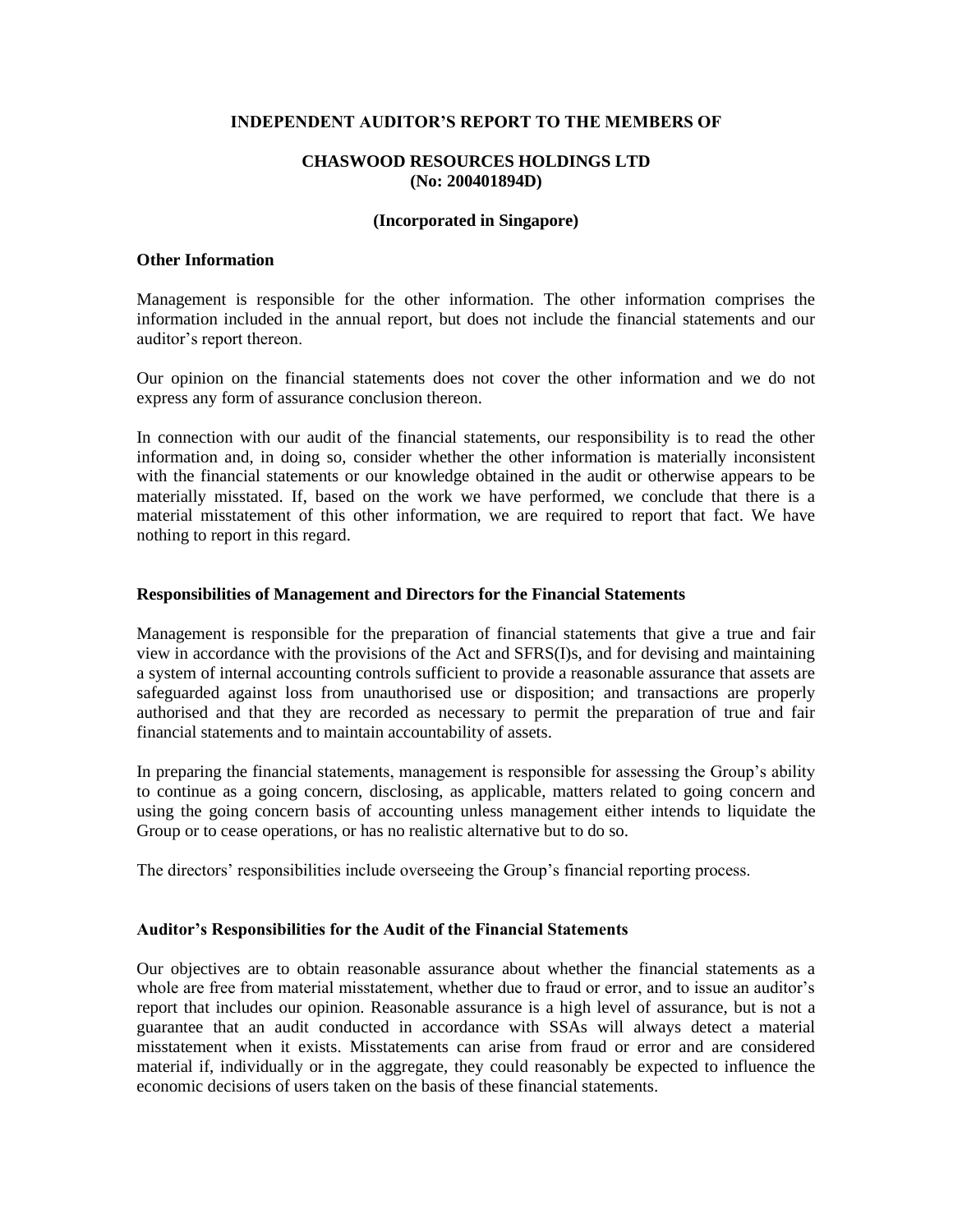# **CHASWOOD RESOURCES HOLDINGS LTD (No: 200401894D)**

### **(Incorporated in Singapore)**

## **Auditor's Responsibilities for the Audit of the Financial Statements** (cont'd)

As part of an audit in accordance with SSAs, we exercise professional judgement and maintain professional scepticism throughout the audit. We also:

- Identify and assess the risks of material misstatement of the financial statements, whether due to fraud or error, design and perform audit procedures responsive to those risks, and obtain audit evidence that is sufficient and appropriate to provide a basis for our opinion. The risk of not detecting a material misstatement resulting from fraud is higher than for one resulting from error, as fraud may involve collusion, forgery, intentional omissions, misrepresentations, or the override of internal control.
- Obtain an understanding of internal control relevant to the audit in order to design audit procedures that are appropriate in the circumstances, but not for the purpose of expressing an opinion on the effectiveness of the Group's internal control.
- Evaluate the appropriateness of accounting policies used and the reasonableness of accounting estimates and related disclosures made by management.
- Conclude on the appropriateness of management's use of the going concern basis of accounting and, based on the audit evidence obtained, whether a material uncertainty exists related to events or conditions that may cast significant doubt on the Group's ability to continue as a going concern. If we conclude that a material uncertainty exists, we are required to draw attention in our auditor's report to the related disclosures in the financial statements or, if such disclosures are inadequate, to modify our opinion. Our conclusions are based on the audit evidence obtained up to the date of our auditor's report. However, future events or conditions may cause the Group to cease to continue as a going concern.
- Evaluate the overall presentation, structure and content of the financial statements, including the disclosures, and whether the financial statements represent the underlying transactions and events in a manner that achieves fair presentation.
- Obtain sufficient appropriate evidence regarding the financial information of the entities or business activities within the Group to express an opinion on the consolidated financial statements. We are responsible for the direction, supervision and performance of the group audit. We remain solely responsible for our audit opinion.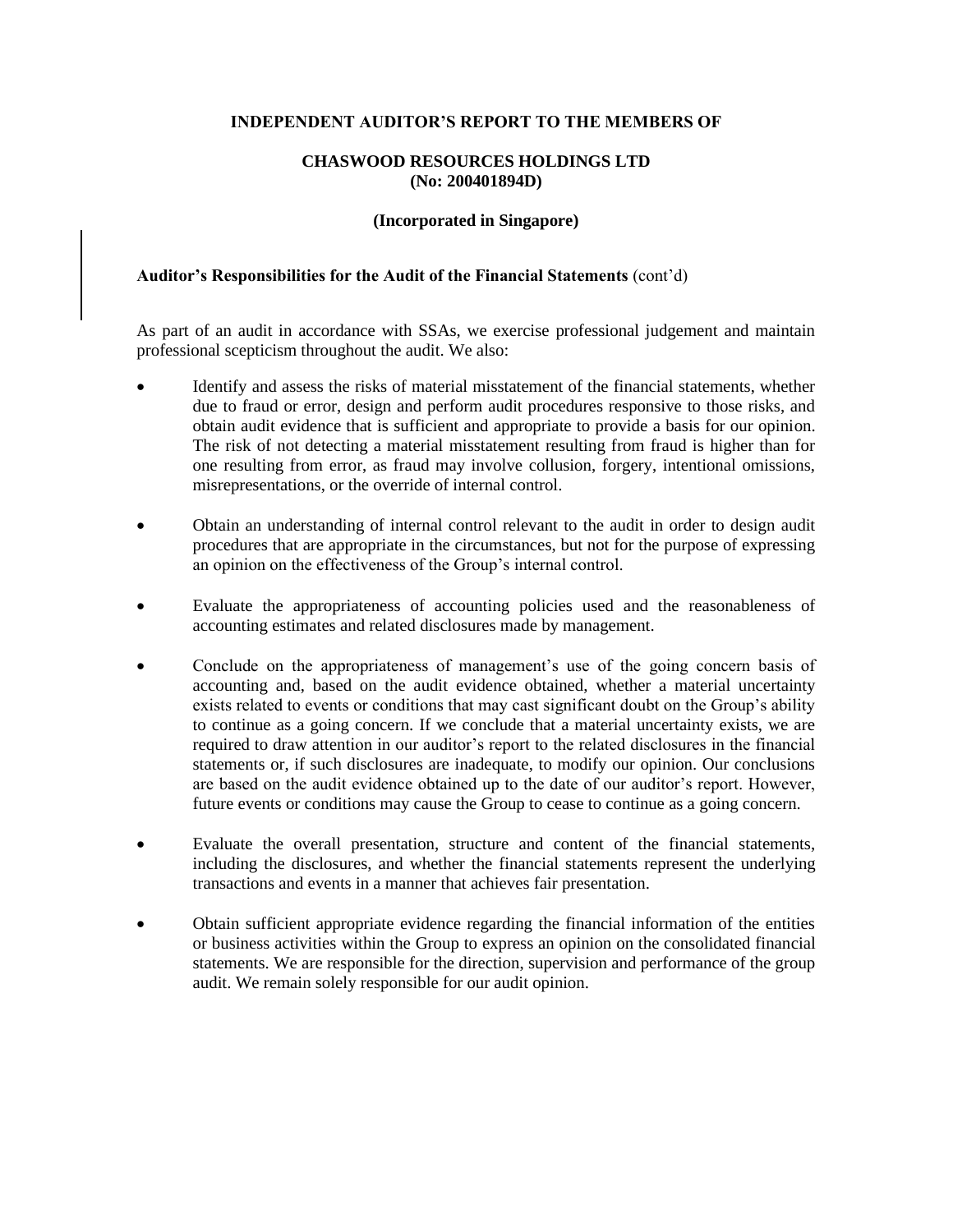# **CHASWOOD RESOURCES HOLDINGS LTD (No: 200401894D)**

# **(Incorporated in Singapore)**

### **Auditor's Responsibilities for the Audit of the Financial Statements** (cont'd)

We communicate with the directors regarding, among other matters, the planned scope and timing of the audit and significant audit findings, including any significant deficiencies in internal control that we identify during our audit.

We also provide the directors with a statement that we have complied with relevant ethical requirements regarding independence, and to communicate with them all relationships and other matters that may reasonably be thought to bear on our independence, and where applicable, related safeguards.

From the matters communicated with the directors, we determine those matters that were of most significance in the audit of the financial statements of the current period and are therefore the key audit matters. We describe these matters in our auditor's report unless law or regulation precludes public disclosure about the matter or when, in extremely rare circumstances, we determine that a matter should not be communicated in our report because the adverse consequences of doing so would reasonably be expected to outweigh the public interest benefits of such communication.

### **Report on Other Legal and Regulatory Requirements**

In our opinion, the accounting and other records required by the Act to be kept by the Company have been properly kept in accordance with the provisions of the Act.

The engagement partner on the audit resulting in this independent auditor's report is Mr Christopher Bruce Johnson.

> **Moore Stephens LLP** Public Accountants and Chartered Accountants

Singapore

14 April 2021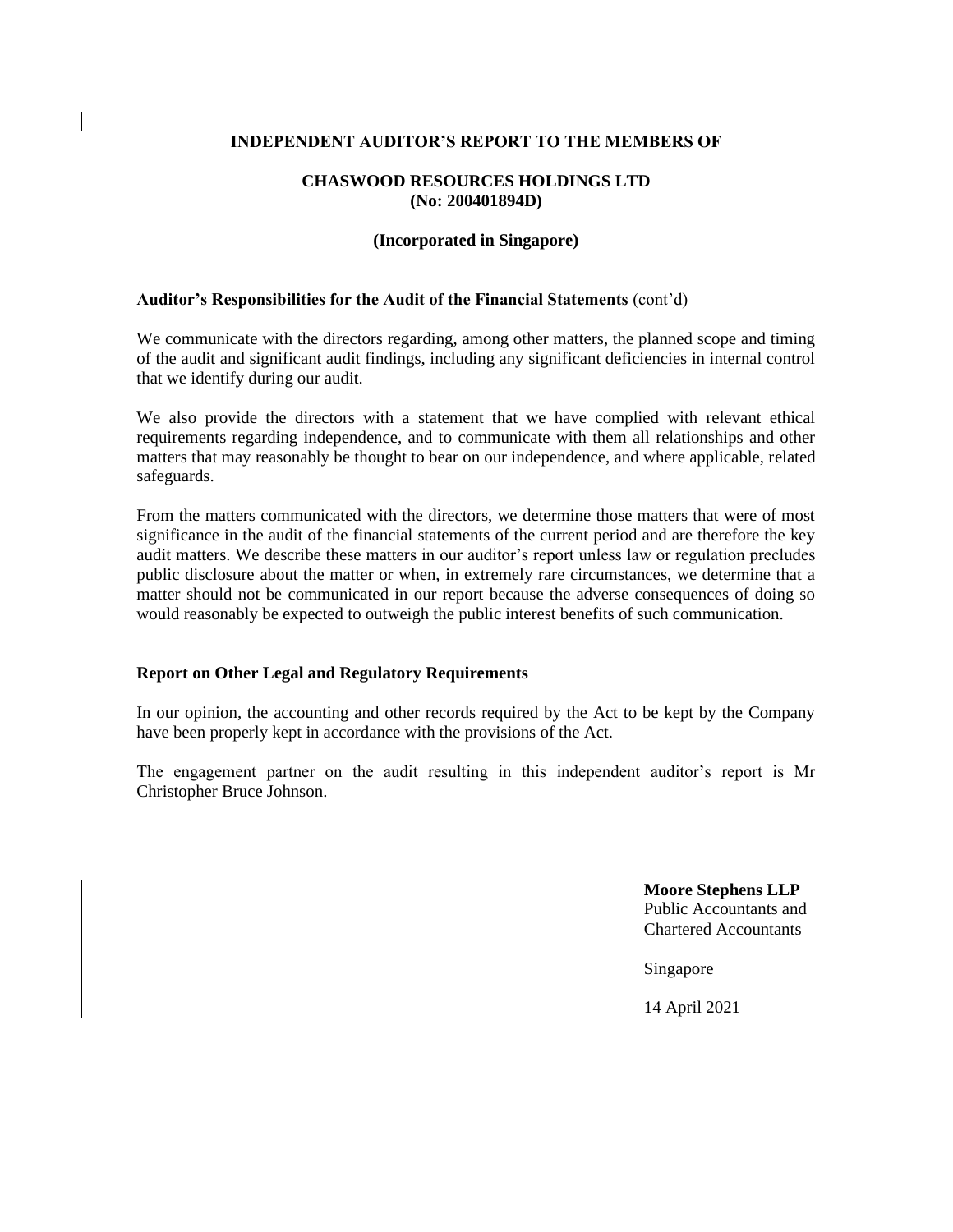# **CHASWOOD RESOURCES HOLDINGS LTD (Incorporated in Singapore)**

# **AND ITS SUBSIDIARIES**

# **NOTES TO THE FINANCIAL STATEMENTS FOR THE FINANCIAL YEAR ENDED 31 DECEMBER 2020**

### **3. Summary of Significant Accounting Policies**

### *(a) Basis of Presentation*

The financial statements have been prepared in accordance with the provisions of the Singapore Companies Act, Chapter 50 and Singapore Financial Reporting Standards International ("SFRS(I)"). These financial statements have been prepared under the historical cost convention, except as disclosed in the accounting policies below.

The financial statements have been prepared in accordance with the provisions of the Singapore Companies Act, Chapter 50 and Singapore Financial Reporting Standards International ("SFRS(I)"). These financial statements have been prepared under the historical cost convention, except as disclosed in the accounting policies below.

#### **Going concern**

Notwithstanding that the Group has made a profit after tax of RM249,000 (2019: loss after tax of RM20,956,000) for the financial year ended 31 December 2020, as at that date the Group and Company have net liabilities of RM61,466,000 (2019: RM61,049,000) and RM61,094,000 (2019: RM60,464,000) respectively. Furthermore, the Group and Company have net current liabilities of RM62,636,000 (2019: RM62,311,000) and RM61,094,000 (2019: RM60,464,000) respectively.

These factors indicate the existence of material uncertainties which may cast significant doubt about the Group's and the Company's ability to continue as a going concern.

The Group is currently undergoing a restructuring exercise which involves the following:

i) Issuance of redeemable convertible notes

On 30 November 2019, the Company entered into a subscription agreement with Advance Opportunities Fund and Advance Opportunities Fund 1 (collectively be known as the "Subscribers") for issuance of 1% equity-linked redeemable convertible notes due in 2022 with an aggregate principal amount of up to S\$50,000,000. On 19 November 2020, the Company and the Subscribers have entered into a supplemental agreement for the last date to satisfy the conditions precedent to be extended to 31 May 2021. The proceeds will be utilised for the funding of the Group's working capital and future expansions and investments.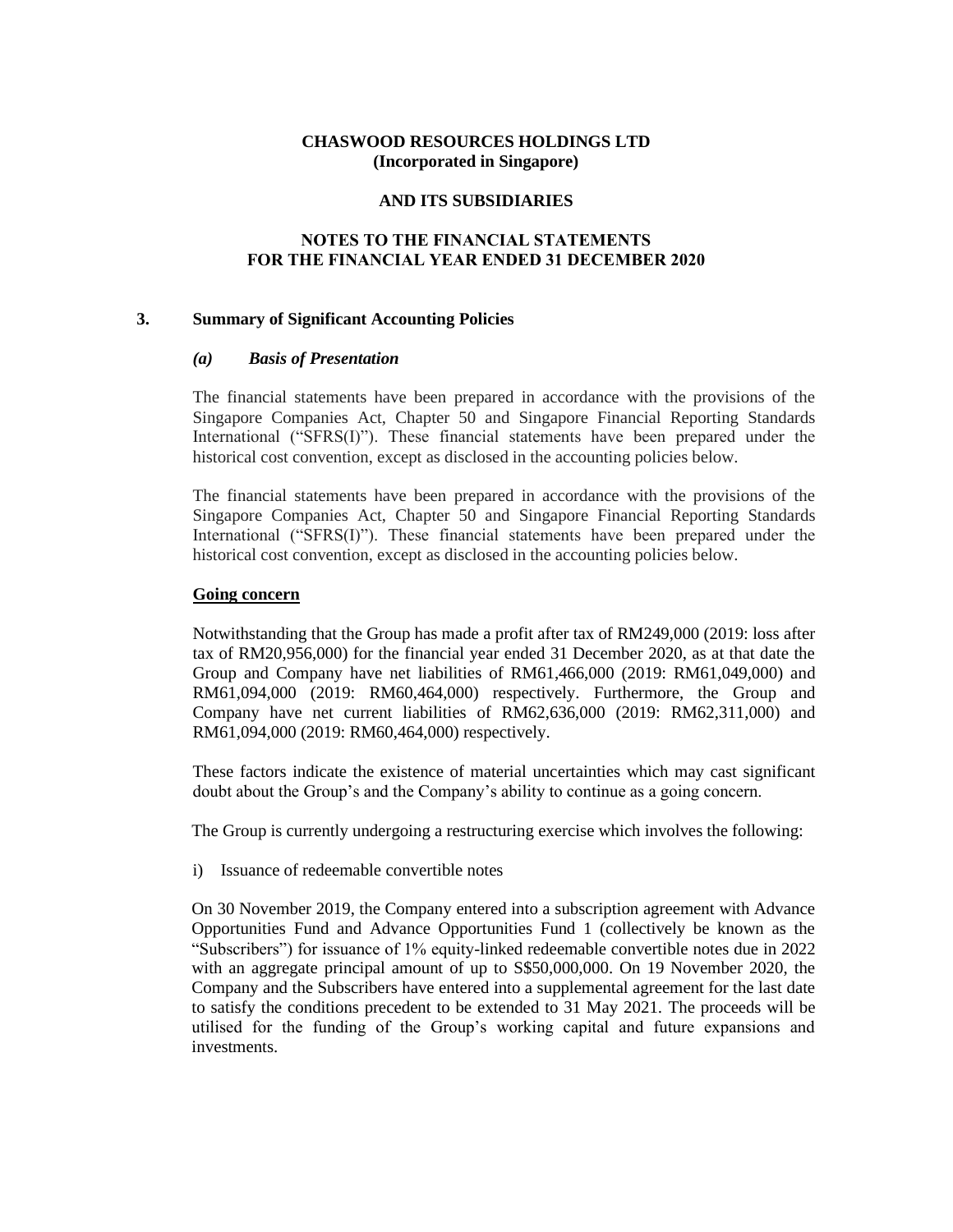## **CHASWOOD RESOURCES HOLDINGS LTD (Incorporated in Singapore)**

#### **AND ITS SUBSIDIARIES**

# **NOTES TO THE FINANCIAL STATEMENTS FOR THE FINANCIAL YEAR ENDED 31 DECEMBER 2019**

# **3. Summary of Significant Accounting Policies (cont'd)**

#### *(a) Basis of Presentation (cont'd)*

#### **Going concern (cont'd)**

ii) Proposed scheme of arrangement with creditors ("Proposed SOA")

To address the remaining liabilities of the Company, a Proposed SOA was undertaken by the Company. During a creditors' meeting held on 30 April 2020, the Proposed SOA was approved by a majority in number representing at least 75% of the total value of the scheme creditors present and voting in person or by proxy at the meeting. The Court has on 26 June 2020 granted an order that the Proposed SOA be approved pursuant to sections 210 (3AA) and 210 (3AB) of the Companies Act (Cap. 50) ("Act") ("Scheme Order"). Pursuant to the Scheme Order, the Scheme is binding on the Company and its creditor.

During a creditors' meeting held on 27 November 2020, amendments to the Proposed SOA ("Amended Scheme") obtained the requite approval from the scheme creditors and on 7 December 2020, the Court granted an order that the Amended Scheme be approved ("New Order"). The Amended Scheme relates to the extension of deadline to 30 June 2021 for the completion of the Scheme which includes amongst others, the issuance of the shares to the Scheme Creditors and the trading resumption of the Company's shares. Pursuant to the New Order, the Amended Scheme is binding on the Company and its creditors.

Further and in accordance with the Amended SOA, the Company will be obtaining the approval of the shareholders of the Company and SGX-ST for the listing and quotation of the new shares to be issued by the Company to the Scheme Creditors. The Proposed SOA would address the various debt obligations owed by the Company of approximately S\$20,300,000 (equivalent to RM61,094,000) to its creditors.

The completion of the above milestones will also facilitate the resumption proposal to be submitted to the SGX-ST and thereafter provide better value to the stakeholders with the completion of the restructuring exercise.

If the Group and Company are unable to continue in operational existence for the foreseeable future, the Group and the Company may be unable to discharge its liabilities in the normal course of business and adjustments may have to be made to reflect the situation that assets may need to be realised other than in the ordinary course of business and at amounts which could differ significantly from the amounts at which they are currently stated in the consolidated statement of financial position of the Group and the statement of financial position of the Company. No such adjustments have been made to these financial statements.